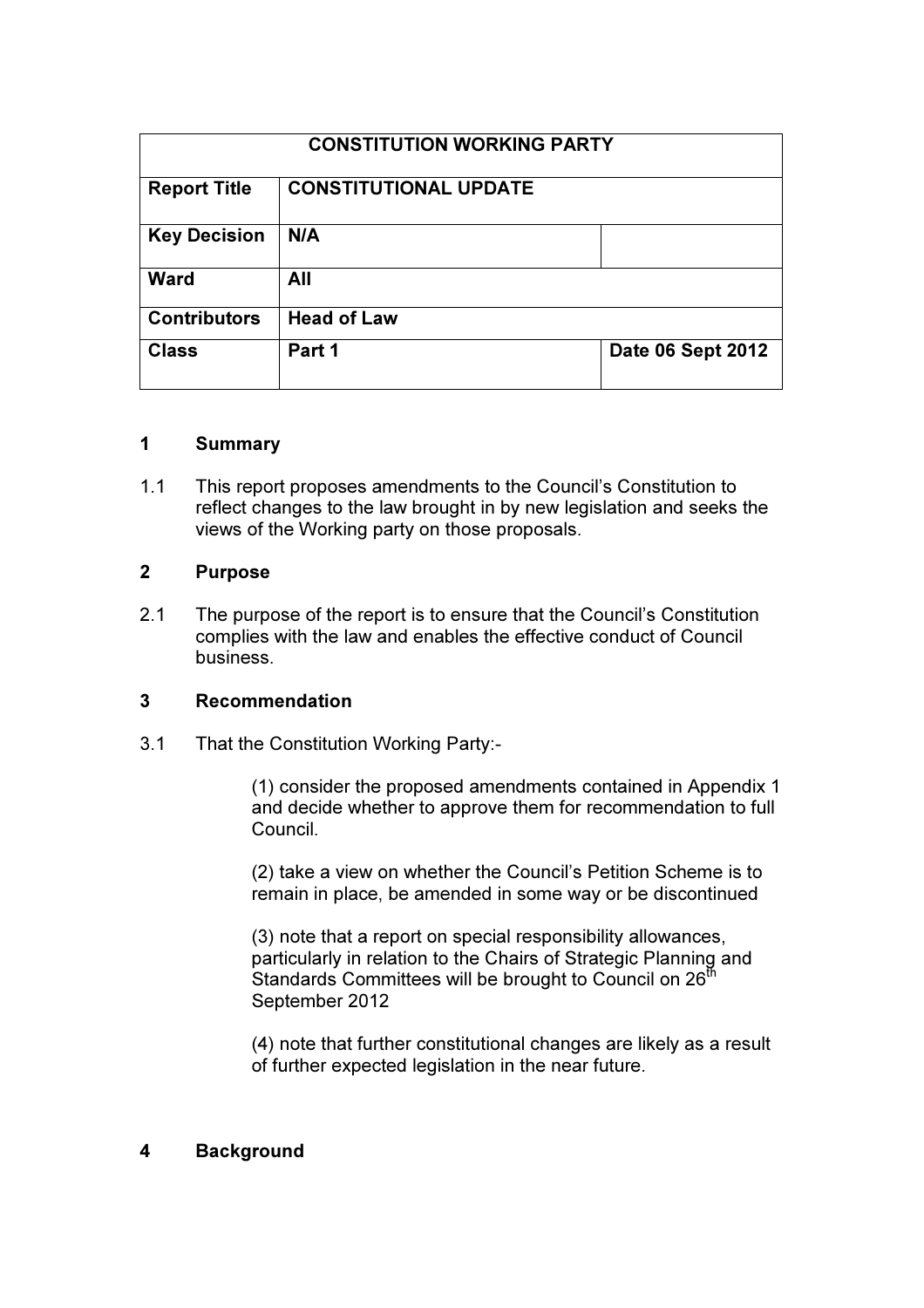- 4.1 Since its introduction in 2002, the Council's Constitution has been under regular review to reflect changes in Council practice and amendments to legislation. However the introduction of the Localism Act 2011 has made significant changes to local government law including new provisions for overview and scrutiny, Council Tax referendums, a new member Code of Conduct and terms of reference for Standards Committee, the community right to challenge and neighbourhood planning, the introduction of an annual pay policy as well as provisions relating to assets of community value.
- 4.2 Some of these changes have already been reported to Council and amendments have been made to the Council's Constitution to reflect them. Others remain to be dealt with as their full impact has only been given expression in regulations very recently published.
- 4.3 Changes to the Constitution are now proposed to reflect the provisions contained within Schedule 2 Localism Act 2011, (which amends the Local Government Act 2000 in relation to governance issues,) and regulations made under those new provisions.
- 4.4 Attached at Appendix 2 is a paper (without its detailed appendices) which was considered at the last meeting of the CWP summarising some of the changes anticipated then to be implemented shortly. That paper also referred to the Health and Social Care Act 2012, the establishment of a Health and Wellbeing Board and the transfer of public health functions to the Council with effect from April 2013. So far as possible the changes on the way in 2013 are anticipated in the draft appearing at Appendix 1 as have all other proposals for change.

#### 5 Proposed amendments

5.1 Members are referred to Appendix 1 for the proposed changes in detail. though it is acknowledged that the proposed amended Constitution is a lengthy document so a summary of the main proposals for amendment follows:-

#### Part I - Summary

5.2 References to the Health and Wellbeing Board, (HWB) to the role of the Director of Public Health and to the requirement for an annual pay policy are included

#### Part II – Articles

- 5.3 Any decision relating to a referendum is reserved to Council Article 4.2 (y)
- 5.4 The terms of the Healthier Communities Select Committee reflects the anticipated new public health role for the Council and HWB - Article 6.6. References in that article to the Patient Involvement Network have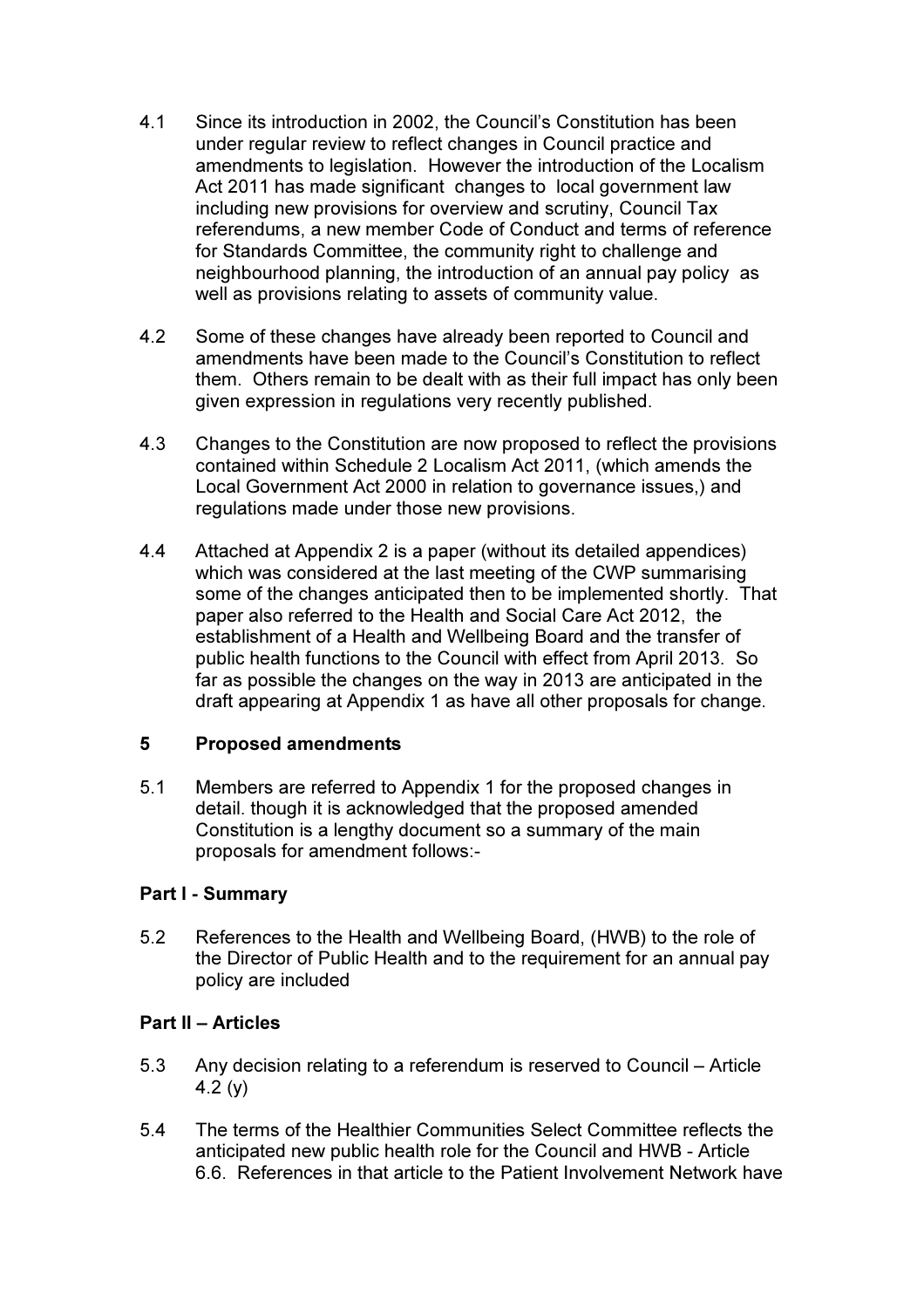been replaced by references to Healthwatch.

- 5.5 Referrals to overview and scrutiny by individual members are no longer referred to as "councillor call for action" Art 6.7 (h) and throughout, though in accordance with new regulations, the procedure for dealing with referrals is set out in detail at Part E post.
- 5.6 In the current Constitution, the Mayor is required to give one month's notice on change of executive members, including the Deputy Mayor, but this is inconsistent with the provision that changes to the Mayoral scheme of delegation (under which the Executive is appointed) which states that changes are effected immediately the Mayor gives notice to the proper officer and the proper officer gives notice to councillors. On election, and at the beginning of a new administration the existing provision – Article 7.6 and 7.7 – is not practical. Amendment is therefore proposed as in the attached draft.
- 5.7 Changes are needed to the terms of reference of the strategic planning committee to give it power to deal with matters relating to local planning in so far as they are not reserved to Council. - Article 9.1
- 5.8 The terms of reference of the Elections Committee currently contain elements that are the personal responsibility of the Electoral Registration Officer and/or the Returning Officer. Those elements should not have been included before and have been removed. The key tasks of reviewing performance is included. Article 9.1
- 5.9 Inclusion of Director of Public Health as statutory officer Art 14.3
- 5.10 With effect from April 2013, the HWB is to be recognised as a Committee of the Council – Article 9.4 (new). The terms of reference reflect the statutory role of the HWB from April next year.
- 5.11 The Head of Paid Service is to consider dispensations from political restriction. This represents a change in the law – Art 14.4 (f)
- 5.12 There are changes to the role of the Monitoring Officer in relation to complaints of breach of the Member Code – Art 14.5. This provision reflects the approval of the new Member Code and procedure for handling complaints of breach which were before Council in June 2012.
- 5.13 The proposal for the amendment of the value of a contract that is a key decision from £200,000 to £500,000 matches the threshold for other key decisions. - Article 16 c xxiii

#### Part III – Local Choice – no change save

5.14 Decisions relating to Local Area Agreements have been removed from this section because they have been abolished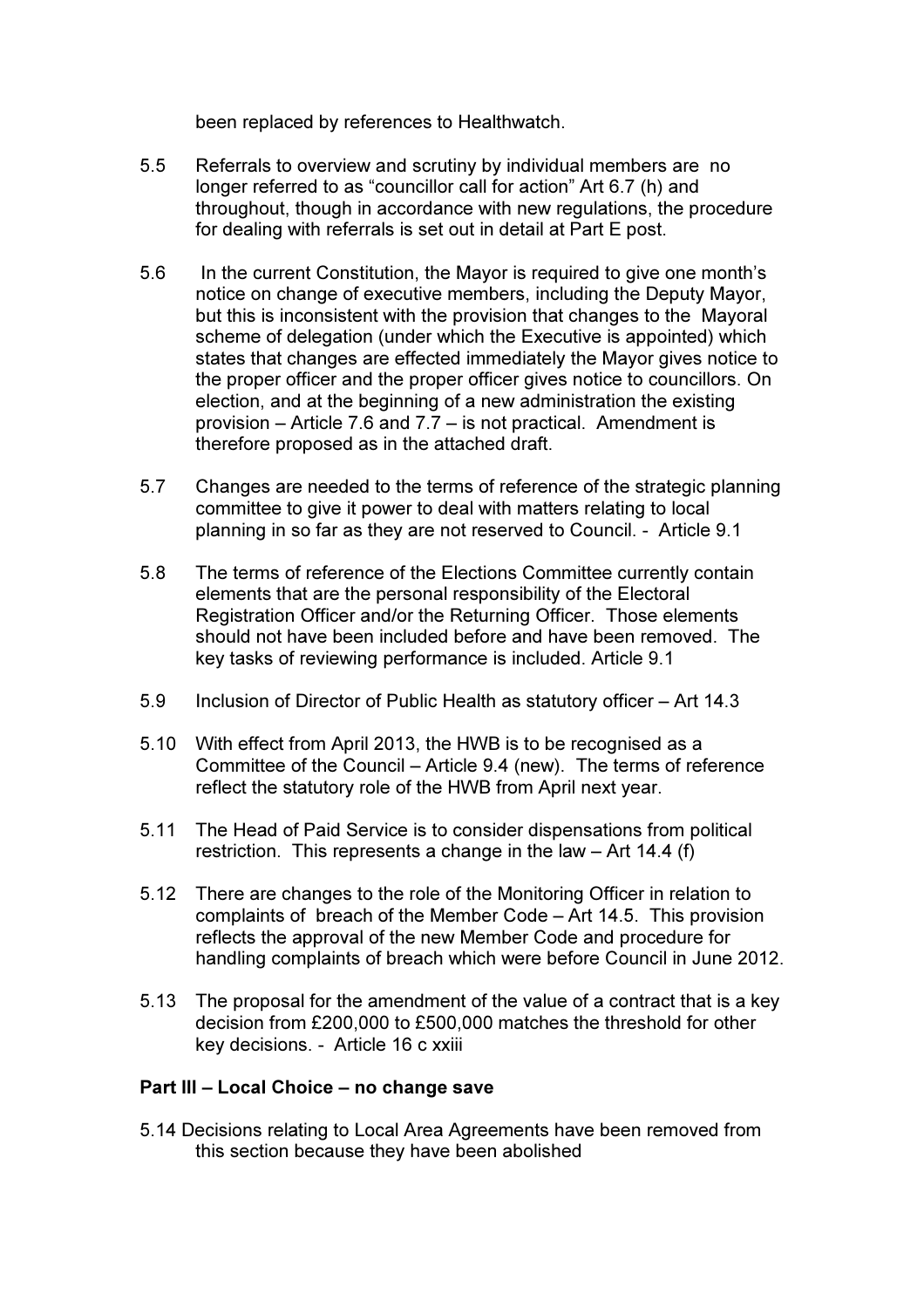# Part IV – Rules of Procedure and Standing Orders

## A Purpose

5.15 No change

### B Councillors

5.16 Declaration of interests – a change is proposed to paragraph12 to reflect the new Member Code of Conduct

## C Council Procedure Rules

- 5.17 Questions by public At the moment, questions raised by councillors and those raised by the public are handled differently. Though there is a thirty minute limit on both, the procedure for dealing with members' questions was amended so that where a several questions are received from councillors, councillors are asked to prioritise their questions. Then all first preference questions are dealt with before moving on to second preference, all of which are dealt with before moving on to third preferences etc. This ensures that the largest number of members have the opportunity to ask at least one supplementary question and the thirty minutes allocated is not taken over by questions from few people. It is proposed that it would be advisable to rationalise the procedure for members and public questions and therefore a proposed amendment to this effect is contained at para 13.
- 5.18 Motions There is a procedural inconsistency in paragraph 16.11 as currently drafted so an amendment is proposed to delete the words "upon which any further amendment may be moved" from the end of the paragraph. The Appendix reflects the aqmended wording.

#### D Executive Procedure Rules

- 5.19 Conflicts of interest the amendment at para 9 reflects the provisions of the new Code of Conduct
- 5.20 Quorum This is dealt with at paragraph 12. It currently states the quorum is 3 for executive meetings, unless the Mayor and Deputy Mayor are not present, when the quorum is 5. Officers believe that the current wording is less than clear and does not adequately express what was the Council's intention, namely that the quorum should be 5 unless either the Mayor or Deputy Mayor are present. The amended wording reflects this.

#### E Overview and Scrutiny Procedure Rules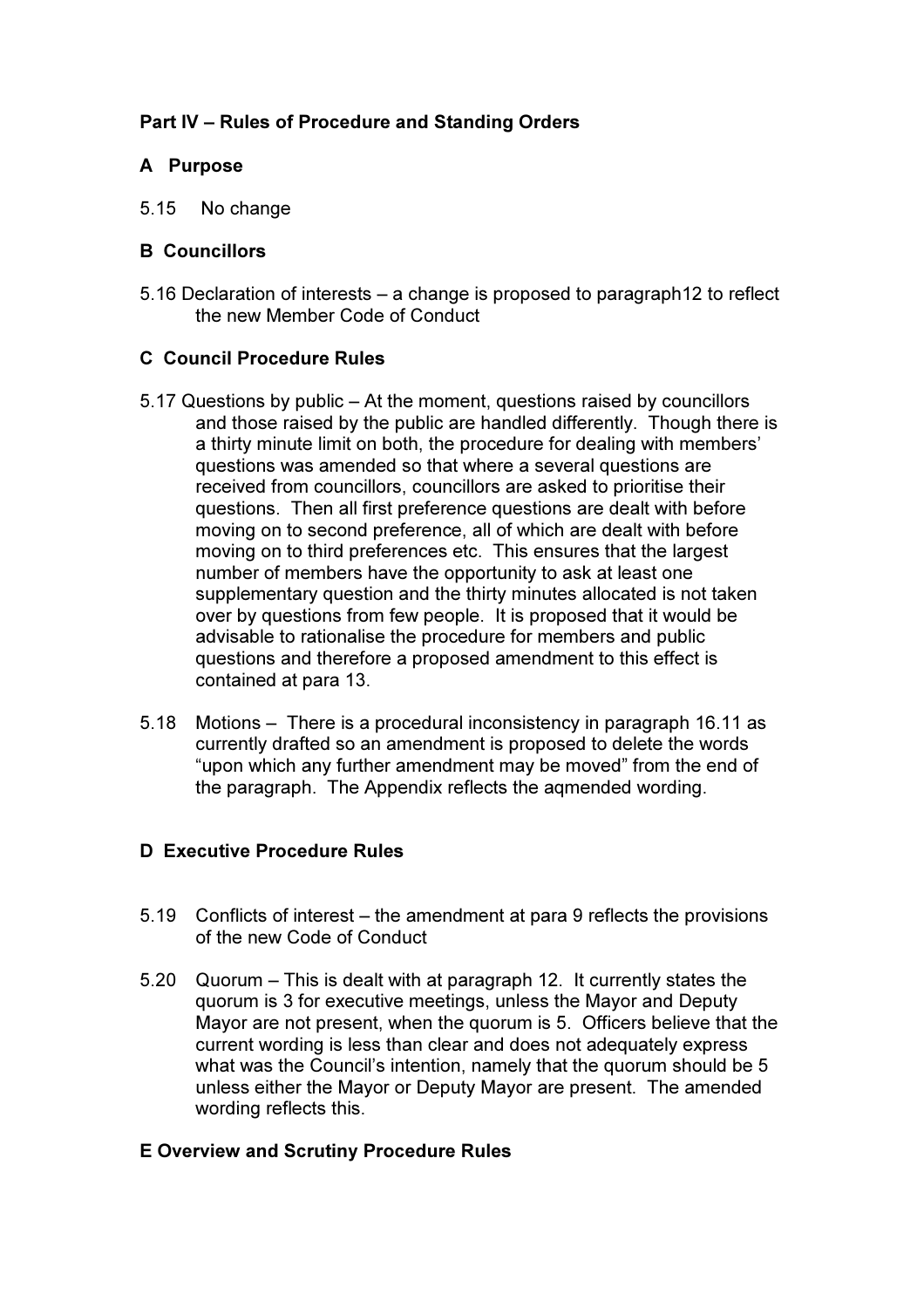- 5.21 This part has been rewritten to reflect new regulations applying to overview and scrutiny referrals by members and the duties of executive /council/partners to respond. CWP should pay particular attention to these paragraphs. There is no change to proposals for call in or for policy development or for holding officers to account. The rules relating to overview and scrutiny of crime and disorder matters are set out more specifically The overview and scrutiny of health remains with the Healthier Communities Select Committee, with a section devoted to it.
- 5.22 There is currently a consultation paper on proposed changes to the scrutiny of health which may result in further changes to the Constitution if the law in that respect changes. In the meantime the existing law prevails.
- 5.23 Co-option the Localism Act provides for Councils to be able to choose to have voting co-optees on overview and scrutiny bodies, provided that it has first adopted a co-option scheme. Lewisham currently does not have voting co-optees on overview and scrutiny bodies. Those education representatives on the Children and Young People Select Committee and Education Business Panel are there as of right by law and Lewisham is bound to appoint them. Paragraph 4 provides that Lewisham will not appoint any other voting co-optees without a co-option scheme in place.
- 5.24 A new paragraph has been inserted to provide that voting co-optees and the education representatives on Education Business Panel and CYP Select Committee or other body may not chair those bodies.

#### F Budget and Policy Framework Rules

5.25 The only changes proposed reflect the need to hold a referendum if the Council proposes a budget which does not comply with the Secretary of State's principles – para 3(j).

#### G Access to information Procedure Rules

5.26 No changes are proposed at this stage. Enquiries of the Department for Communities and Local Government confirm that new regulations are to be issued shortly. If they have any impact on the Council then the Council will need to consider changes to this section when they are received.

#### H Employment Procedure Rules

5.27 No changes are proposed – these are current statutory provisions though the Secretary of State has regulation making powers, for example in relation to political assistants.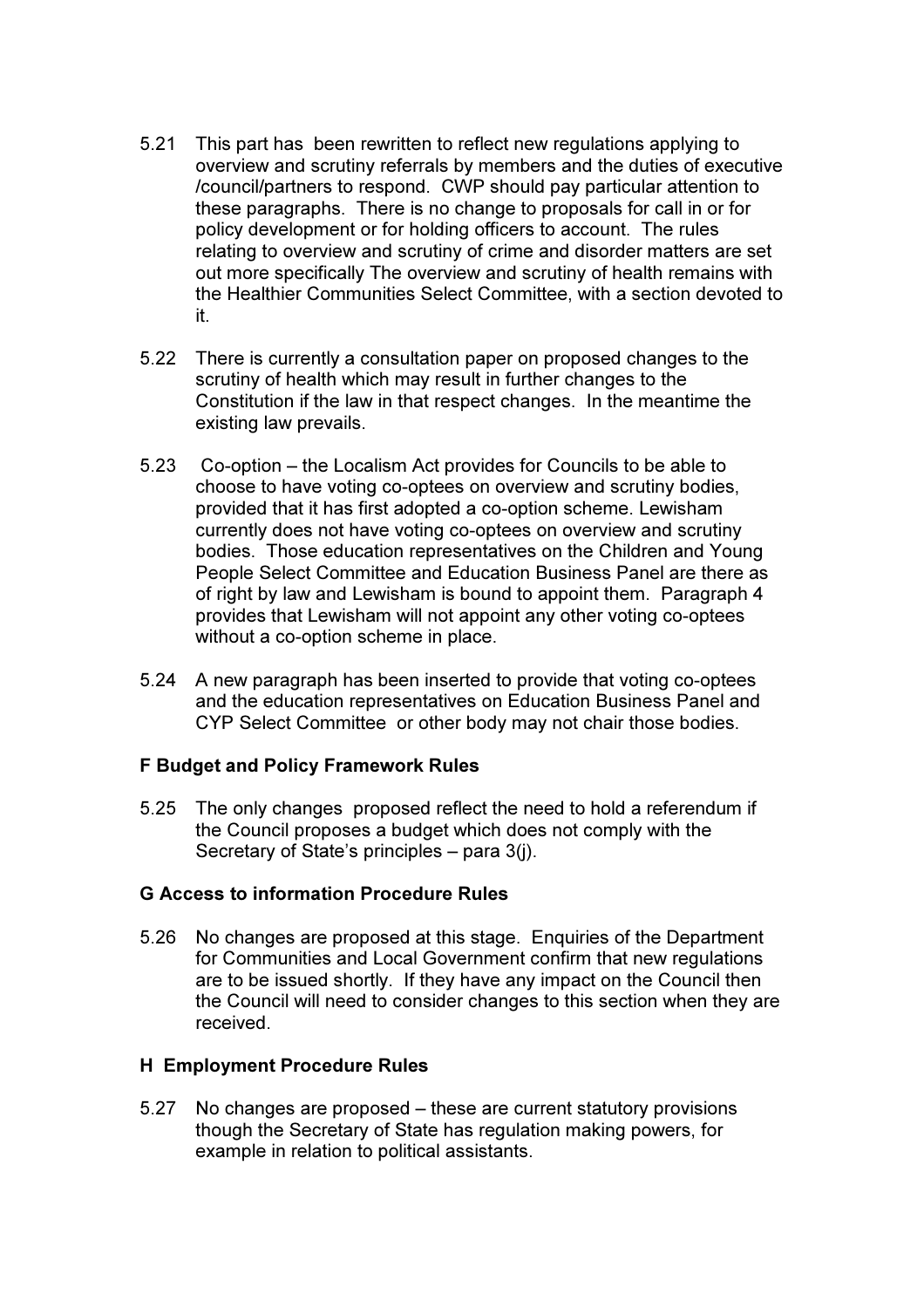### I Contract Procedure Rules

- 5.28 There are a number of changes proposed. They are largely technical. Key changes include the following.
- 5.29 The community right to challenge is provided for at para 4.1, 4.2 and 4.3.
- 5.30 The contents of the Contracts Register are dealt with at para 7.
- 5.31 The provisions relating to the use of frameworks and public sector consortia contracts are refined at paragraph 9.1.2.
- 5.32 Concession contracts are dealt with at paragraph 9.2
- 5.33 The requirement to obtain a quotation from a local contractor for certain contracts is dealt with at 9.3
- 5.34 Practical difficulties arising from electronic auctions are dealt with by an amendment to paragraph 14.1.3

#### J Committee General Rules

- 5.35 The only changes proposed currently are removal of references to special provisions relating to Standards Committee e.g. at paras 1,4,5 and 7 as the legal basis for those provisions has been abolished.
- 5.36 Paragraph 8 is amended to acknowledge that members may attend meetings under Standing Orders unless they have a disclosable pecuniary interest.
- 5.37 The Chair of Standards Committee is proposed to be exempt from the prohibition on members holding more than one chair.
- 5.38 Members should note that it is likely that the proceedings of the HWB, even though to be a committee of the Council from April 2013, may well have special exemptions from the rules applying to the general conduct of committee business. That may need attention in future.

#### K Financial regulations

5.39 No change proposed at this stage.

### Part V - Ethics

5.40 The terms of reference of Standards Committee were agreed at the June Council meeting as was the Member Code of Conduct. They will be included here with the current employee code of conduct in the report to Council.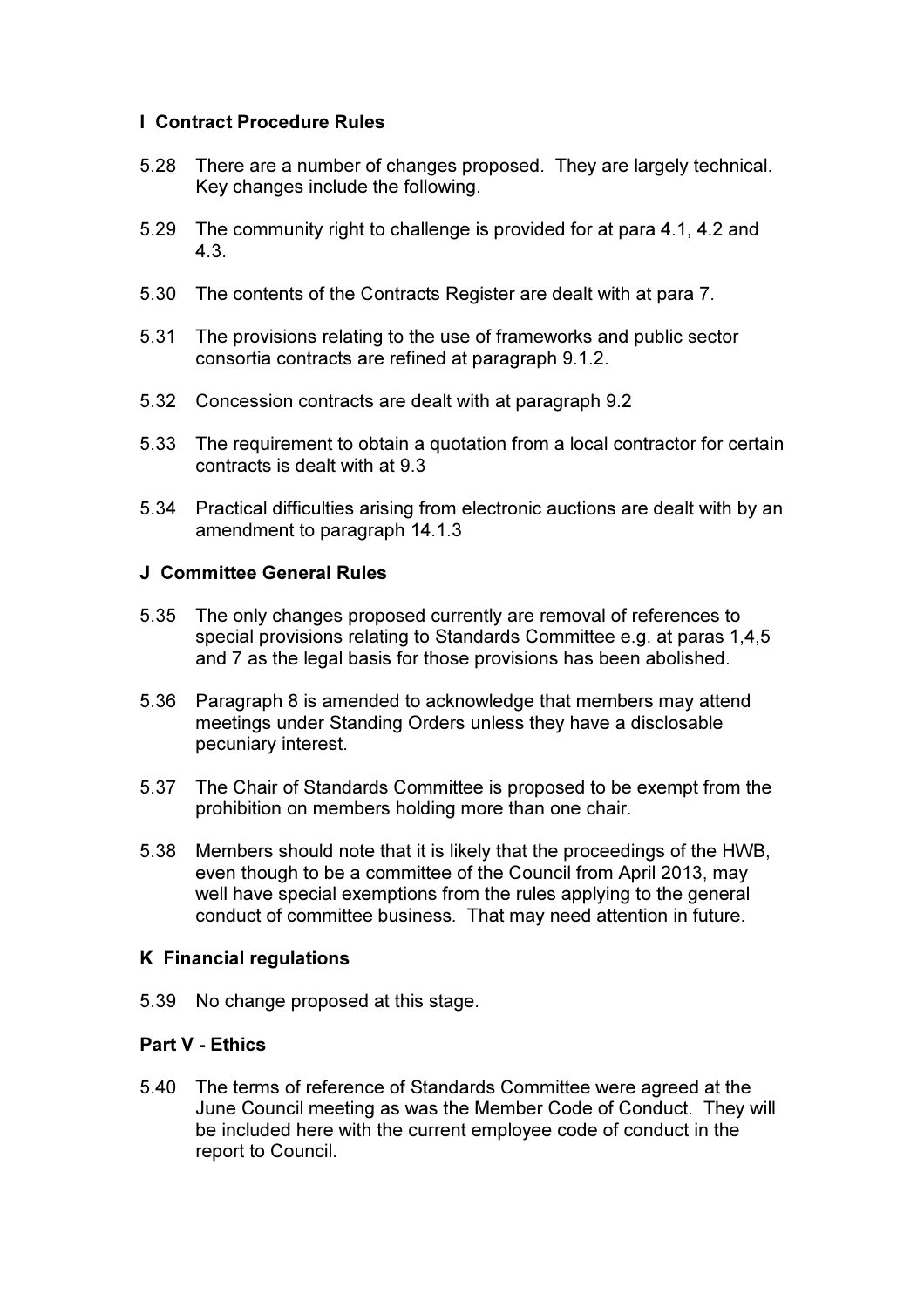## Part VI – Members' Allowances'

- 5.41 The current scheme including the amendment for carers' allowance was agreed at the last Council meeting.
- 5.42 It has been noted that the Chair of the Strategic Planning Committee does not receive an SRA under the scheme. In practice this has not raised any problem as the Chair of the Strategic Planning Committee has been the Chair of one of the other Planning Committees or a Select Committee, and there is a prohibition on members being paid more than one special responsibility allowance. However it is proposed that this be rectified, as were this not to be the case, there would be no legal basis to pay an SRA to the Chair of Strategic Planning. This was clearly not the intention.
- 5.43 Until June this year the Chair of the Standards Committee was an independent member. At this time the law changed prohibiting this. As an independent chair, the former Chair of the Standards Committee received a co-optee's allowance. The Chair now is an elected member and if he is to receive an allowance for this special responsibility it must be included in the Council's Scheme for Members' Allowances.
- 5.44 Members would need to decide whether to pay those special allowances and if so how much they should be. This will be a matter before them at Council on 26<sup>th</sup> September.
- 5.45 If Council agrees changes in respect of those allowances, they need to be included in the Scheme which ought to be advertised and appended to the amended Constitution at Part VI.

#### Part VII – Council Structure Chart

5.46 An up to date structure chart will be included here for the report to Council

#### Part VIII Schemes of Delegation

- 5.47 There are some proposals to change both the Council and Mayoral Scheme of Delegation. The change to the Council scheme of delegation relates to local planning and reserves to members all nonexecutive functions in relation to neighbourhood planning i.e. officers would not have delegated powers in this area unless the Strategic Planning Committee specifically gives them such powers. – See matters reserved to planning committees.
- 5.48 Parallel delegations will be suggested to the Mayor but these are a matter to be decided by him directly.

#### Petition scheme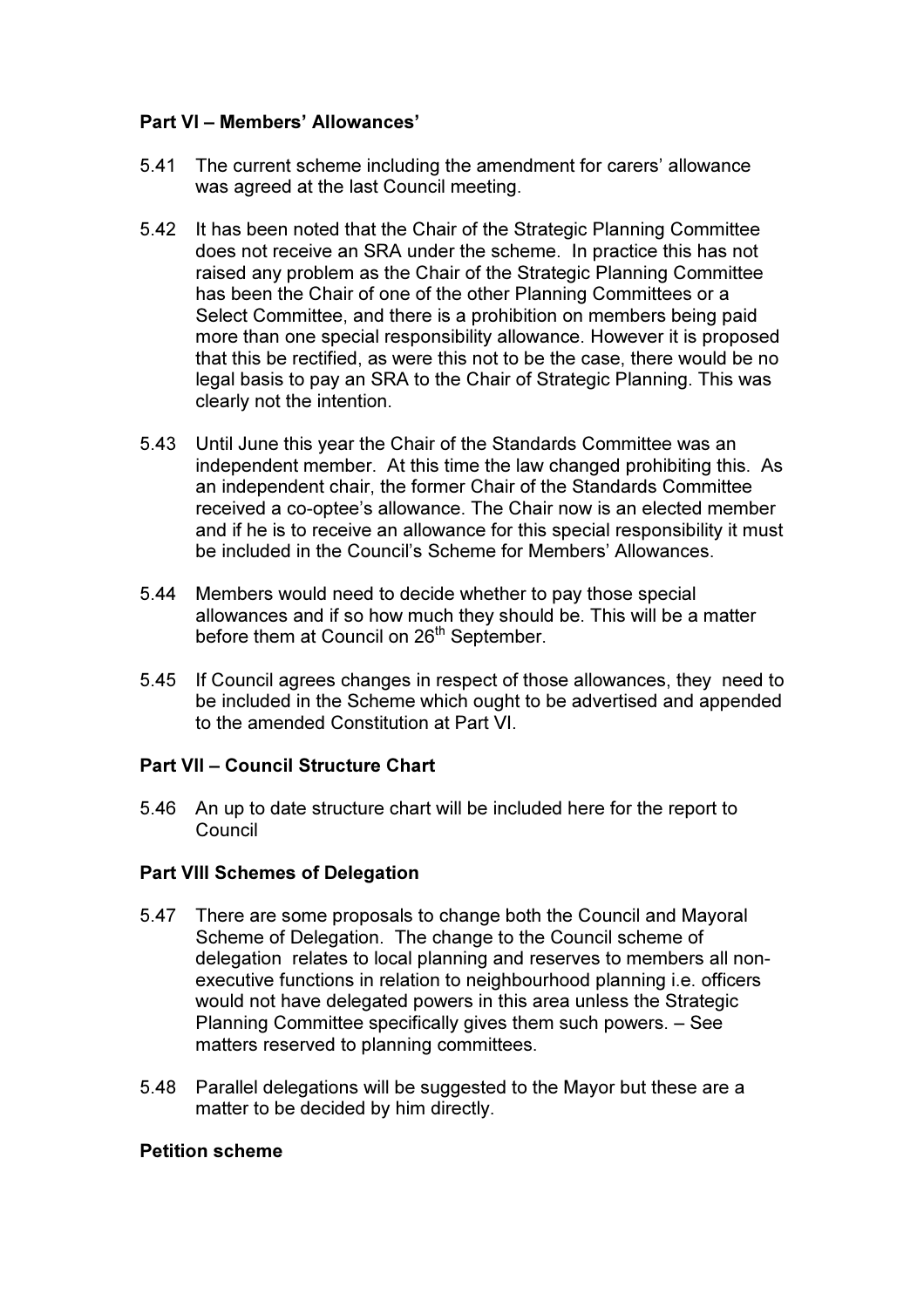5.49 Attached to the Constitution is the Council's Petition Scheme. The requirement to have such a scheme which was contained in the Local Democracy, Economic Development and Construction Act 2009 has been repealed by the Localism Act. Members may wish to decide whether they wish to keep the scheme at all, amended or in its current form. It has so far not been called in to use. Under the scheme, a Council debate can be triggered by 8000 signatures and officers can be called to give evidence if 4000 signatures are received. Members may wish to consider whether there are already ways in which the Council can deal with petitions without this scheme particularly in the light of the new proposals in relation to overview and scrutiny references, which appear more detailed than has previously been the case.

## 6 Legal implications

- 6.1 As set out in the report the changes proposed in the attached Appendix 1 reflect the amendments to the LGA 2000 introduced by the Localism Act 2011 and a range of regulations made under the amended legislation. They also reflect the Health and Social Care Act 2012 and its new role for Councils in relation to public health and health scrutiny taking effect from April 2013.
- 6.2 It is also clear that there are more regulations on the way, not least in respect of health scrutiny and assets of community value. It is likely therefore that there will be more changes to the Constitution needed to keep pace with those changes in due course. Since the drafting of the proposed changes appearing in Appendix 1 new regulations relating to access to information have been received from CLG. These are the subject of a separate report on the agenda where changes to part G of the Constitution will also be proposed for full Council.
- 6.3 Constitutions must contain those matters set out in the LGA 2000 as amended and Directions issued by the Secretary of State. The Head of Law advises that the constitution, if amended as proposed would cover all the necessary elements.
- 6.4 In deciding on the contents of the Constitution, members must have regard to the requirement for transparency and efficiency and accountability in decision making.
- 6.5 Changes to the Constitution can only be effected by full Council and once agreed the Constitution must be available for public inspection. The existing Constitution provides for the Constitution Working Party to advise the Council on amendments to the Constitution. The draft appearing at Appendix 1 is being considered by the CWP on  $6<sup>th</sup>$ September and will, subject to their comments be submitted to the Council for approval.
- 6.6 There are no specific human rights implications arising.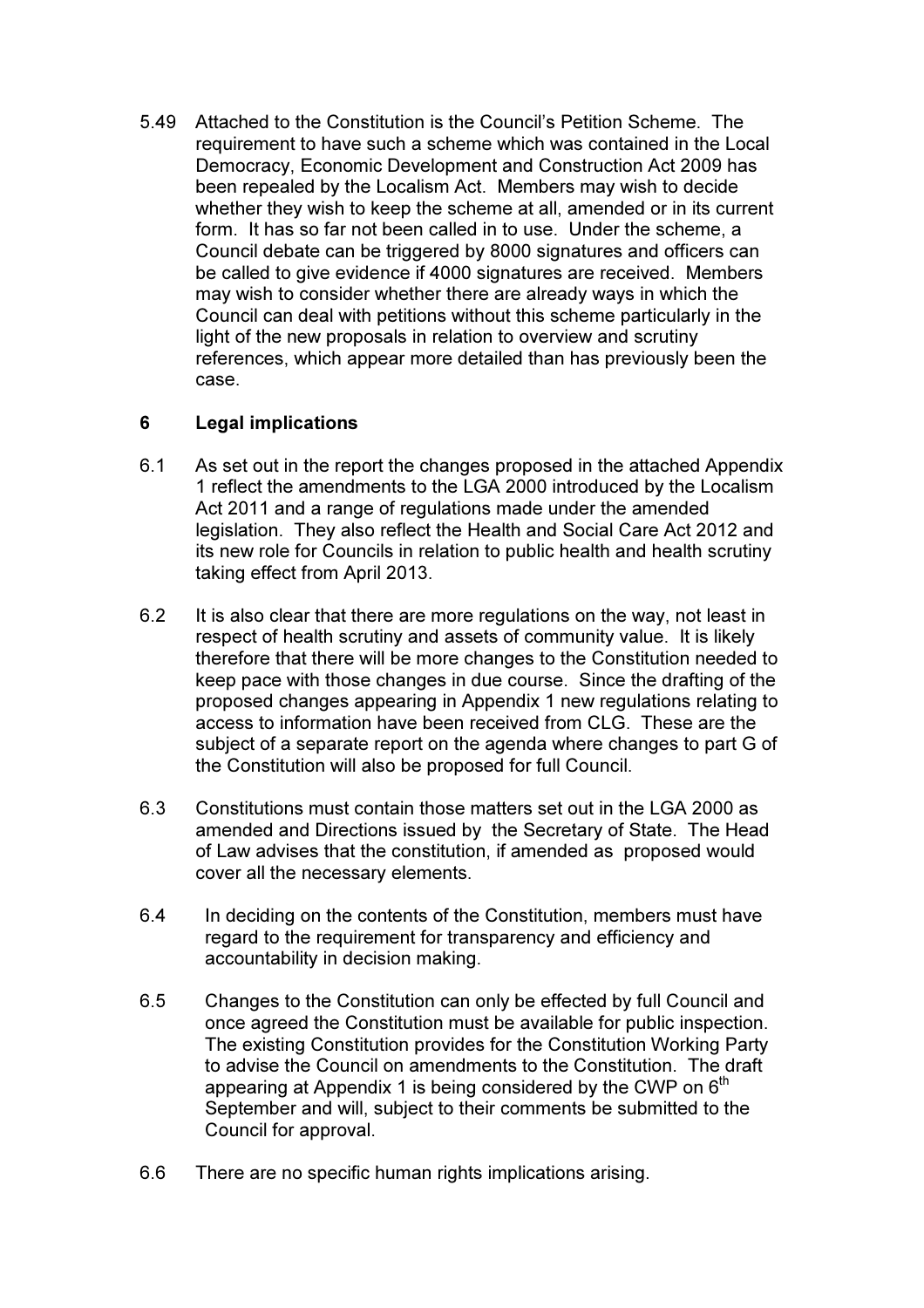- 6.7 The Equality Act 2010 (the Act) introduced a new public sector equality duty (the equality duty or the duty), replacing the separate duties relating to race, disability and gender equality with effect from 6 April 2011. The new duty covers the following nine protected characteristics: age, disability, gender reassignment, marriage and civil partnership, pregnancy and maternity, race, religion or belief, sex and sexual orientation.
- 6.8 In summary, the Council must, in the exercise of its functions, have due regard to the need to:

• eliminate unlawful discrimination, harassment and victimisation and other conduct prohibited by the Act.

• advance equality of opportunity between people who share a protected

characteristic and those who do not.

• foster good relations between people who share a protected characteristic and those who do not.

- 6.9 As was the case for the original separate duties, the new duty continues to be a "have regard duty", and the weight to be attached to it is a matter for the Mayor, bearing in mind the issues of relevance and proportionality. It is not an absolute requirement to eliminate unlawful discrimination, advance equality of opportunity or foster good relations.
- 6.10 The Equality and Human Rights Commission issued guides in January 2011 providing an overview of the new equality duty, including the general equality duty, the specific duties and who they apply to. The guides cover what public authorities should do to meet the duty. This includes steps that are legally required, as well as recommended actions. The guides were based on the then draft specific duties so are no longer fully up-to-date, although regard may still be had to them until the revised guides are produced. The guides do not have legal standing unlike the statutory Code of Practice on the public sector equality duty, However, that Code has not yet been published. The guides can be found at: http://www.equalityhumanrights.com/adviceand-guidance/public-sector-duties/new-public-sector-equality-dutyguidance/

#### 7 Financial implications

There are no financial implications arising from this report.

#### 8 Equalities implications

The amended constitution contains provisions for the overview and scrutiny of equalities issues as now, and for all reports to contain an analysis of relevant considerations including equalities as appropriate

#### 9 Crime and Disorder implications